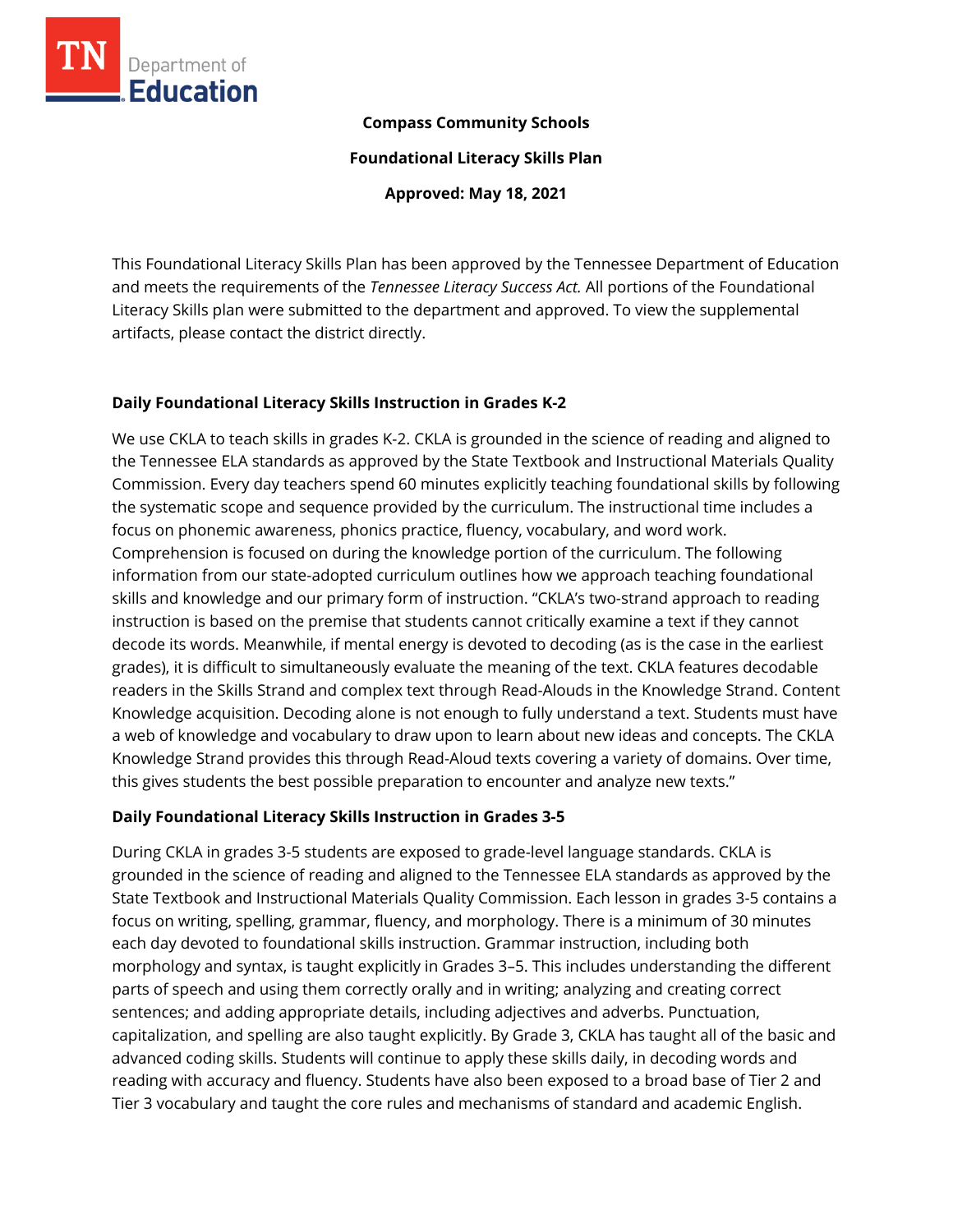Department of Education

Instruction in Grades 3–5 builds on this base to give students an ever broader and deeper vocabulary and a more sophisticated understanding of grammar and morphology. In Grade 3, students in CKLA are exposed to above grade-level Read-Alouds daily. The Read Alouds allow students to encounter, use, and practice domain-specific vocabulary on a topic over several weeks. Academic vocabulary is also learned implicitly, with opportunities and instructions to use Tier 2 vocabulary throughout the lessons. Much of this vocabulary is then encountered in written text in the Grade 3 Readers. By Grades 4 and 5, students gain most of their vocabulary through reading complex texts. Again, they encounter new academic and domain-specific vocabulary in context through knowledge-rich, engaging texts. Reading Comprehension is a core element of daily instruction in CKLA from Kindergarten through Grade 5. This section explains how comprehension is woven into reading, writing, and speaking, and listening in CKLA Grades 3–5. In Grades 3–5, students read a progressively more complex text and make more sophisticated inferences from them. Most instructional days include reading comprehension activities.

### **Approved Instructional Materials for Grades K-2**

Amplify - K-5 Core Knowledge Language Arts

### **Approved Instructional Materials for Grades 3-5**

Amplify - K-5 Core Knowledge Language Arts

## **Universal Reading Screener for Grades K-5. This screener complies with RTI<sup>2</sup>and Say Dyslexia requirements.**

Compass Community Schools uses Amplify mClass Assessment as our universal screener in K-5.

#### **Intervention Structure and Supports**

All students are screened during the month of August using mClass. The assessment determines students who are identified as "at-risk" for significant reading deficiency. The Dean of Academics reviews this data during a data team meeting which includes the ELL teacher, a classroom teacher, the principal and interventionist. The students who score between the 0-25th percentile are targeted for intervention. At Compass, we have started adding students who are below the 30th percentile. We also tier the students who are above the 30th percentile into groups called Tier 1A, Tier 1B and Tier 1C. This gives more intention and purpose to the students who are not required to receive RTI2 during this time of day because we believe all students have work that they can do during this flexible hour. Students who are classified as Tier 2 and Tier 3 are given additional intervention assessments in mClass to probe deeper into their needs and ensure they are getting the targeted skills necessary from the Burst Reading Intervention. Burst takes the data from the intervention assessments and puts students in groups based on this data. It provides 9 days of lessons for the students to complete with the interventionist before they are progress monitored again. All Tier 3 students are progress monitored weekly while tier 2 students are progress monitored biweekly using the progress monitoring tools in mClass. Students receive daily intervention for at least 45 minutes in their greatest deficit. The data team meets monthly to review the progress monitoring data and determine what additional support or adjustments are needed to the intervention plan. All students are screened for dyslexia annually using the mClass assessment. When a student is flagged